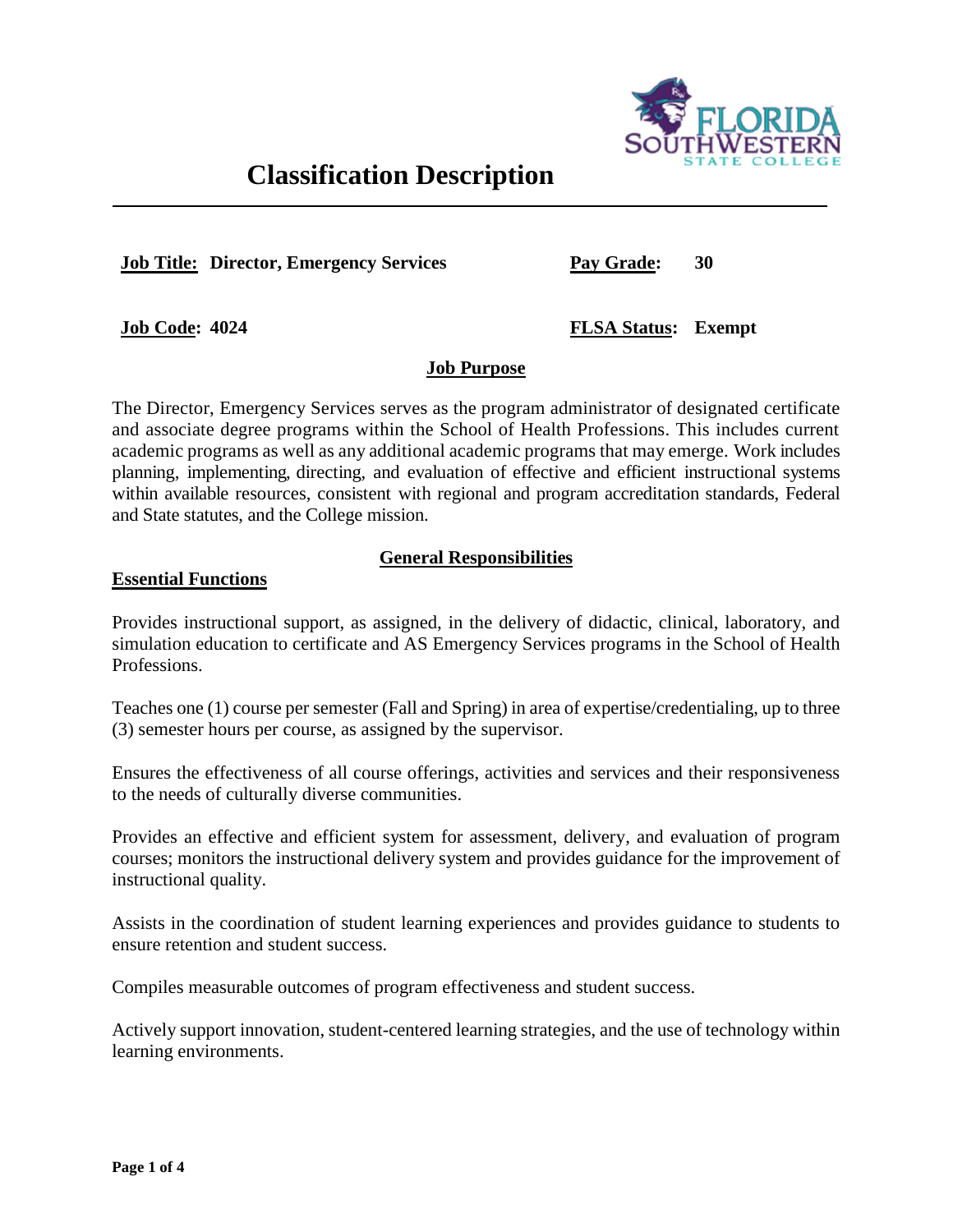#### DIRECTOR, EMERGENCY SERVICES

Establishes and interprets program policies and procedures consistent with College instructional policies.

Establishes Emergency Services' program goals and objectives in cooperation with the Dean, program advisory committees, if applicable, and/or other program faculty/administrators.

Provides an effective organization through the hiring, training, evaluation, and motivation of Emergency Services programs instructional and support employees. Develops and maintains an organizational structure that ensures effective and efficient program operations and student learning outcomes.

Provides an effective communication system within the programs and with associated external agencies, community groups or other related organizations to foster the exchange of ideas, while providing opportunities for all program personnel to participate in developing recommendations to enhance the assigned programs.

Participates in the development and administration of the Emergency Services' budgets; forecasts and recommends funds needed for staffing, equipment, and supplies; monitors and recommends approval of expenditures.

Facilitates recruiting of prospective students who demonstrate an interest; creates and manages recruitment events as appropriate for the program.

Facilitates security and maintenance of equipment assigned to the programs.

Provides accurate and timely information for the printing and publication of class schedules, programs recruitment brochures, information/application packets, and the College catalog.

Participates in College, advisory, and program/instruction committees, campus activities, and representation of the College in the community.

Ensures inter-disciplinary and trans-disciplinary communication pathways are maintained and fostered.

Maintains and develops strong, intentional partnerships with appropriate community stakeholders in support of program development and College improvement.

Maintains continued program accreditation status with SACSCOC and other appropriate program accrediting agencies; manages and accepts responsibility for the outcome of future accreditation/reaccreditation processes.

Performs other duties as assigned.

These essential job functions are not to be construed as a complete statement of all duties performed; employees will be required to perform other job-related duties as required. An employee with a disability is encouraged to contact the Human Resources Office to evaluate the job in greater detail in order to determine if she/he can safely perform the essential functions of this job with or without reasonable accommodation.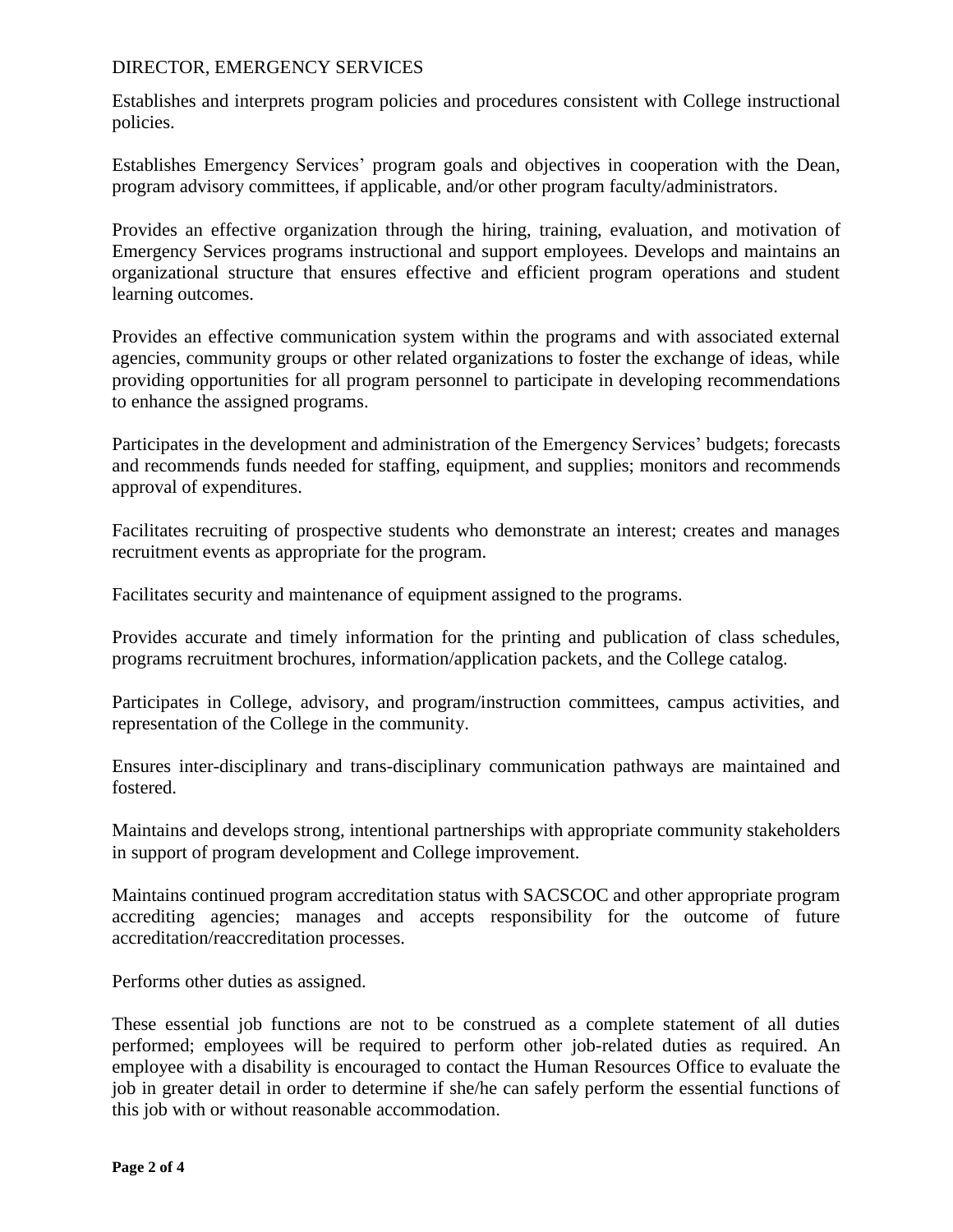#### DIRECTOR, EMERGENCY SERVICES

## **Knowledge, Skills and Abilities**

#### **Minimum Qualifications**

Master's degree or higher in a relevant field from an accredited institution of higher education.

Two (2) years of administrative or supervisory experience.

Experience with national, regional, and state accreditations, i.e., SACSCOC and CoAEMSP.

Budgeting experience.

Proven ability to manage and motivate professionals as a cohesive team.

Knowledge of assessment in educational programs in higher education.

Evidence of a career that includes a strong work ethic with a proven track record of project completion, multi-tasking, and the ability to handle high-pressure environments.

Experience in associated emergency services.

Current and demonstrated knowledge of FDOH laws, rules, and regulations.

Current unencumbered licensed EMT, Paramedic, Firefighter, or related field.

Personal and educational philosophy compatible with the mission, goals, and objectives of Florida SouthWestern State College.

Demonstrated competency in computer applications.

Demonstrated experience using a personal computer, office software such as MS Office and electronic mail.

Demonstrated ability to:

- Think critically and creatively, have a high standard of integrity, and be motivated to incorporate best practices into the organizational culture.
- Exhibit a thorough knowledge of policies, procedures, and outside regulations pertaining to the position.
- Possess a working knowledge of operational and fiscal analysis techniques.
- Make presentations in front of various group sizes.
- Take initiative and independently plan, organize, coordinate and perform work in various situations where numerous and diverse demands are involved.
- Anticipate, investigate, and analyze problems and address them proactively.
- Communicate effectively, both orally and in writing.
- Establish and maintain effective working relationships with faculty, staff, students and the public.
- Work in a fast-paced, demanding environment.